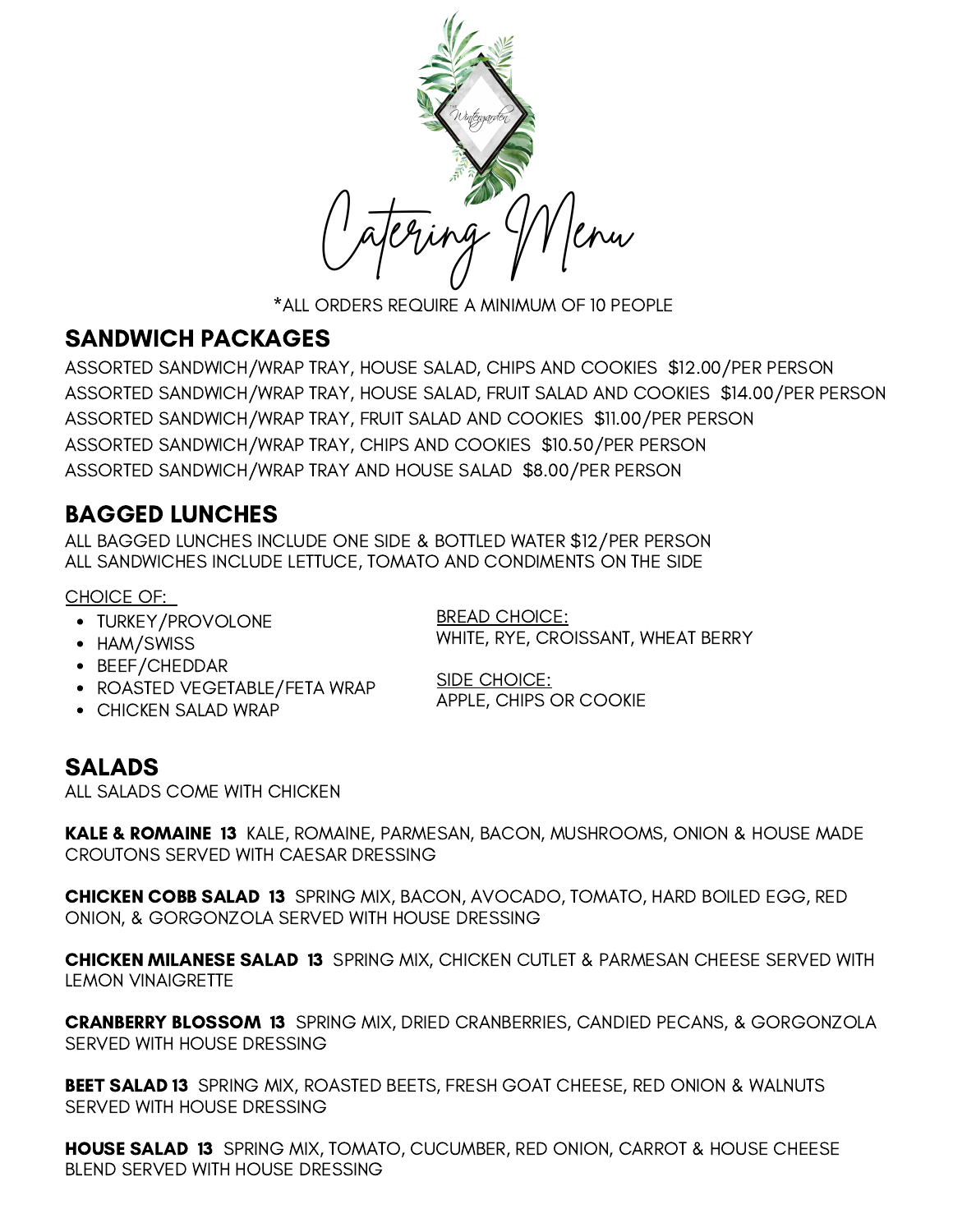### HOT BUFFET

\*ALL ORDERS REQUIRE A MINIMUM OF 10 PEOPLE

#### THE GRAND BUFFET \$22.00/PER PERSON

CHOICE OF TWO (2) MEATS CHOICE OF HOUSE, CRANBERRY BLOSSOM OR CAESAR SALAD ROASTED POTATOES EGGPLANT PARMESAN CHOICE OF PENNE PASTA WITH VODKA OR MARINARA SAUCE CHOICE OF GREEN BEANS OR BROCCOLI WITH GARLIC ROLLS AND BUTTER

#### THE MONROE BUFFET \$20.00/PER PERSON

CHOICE OF TWO (2) MEATS HOUSE SALAD ROASTED POTATOES CHOICE OF PENNE WITH VODKA OR MARINARA SAUCE CHOICE OF GREEN BEANS OR BROCCOLI WITH GARLIC FRESH FRUIT ROLLS AND BUTTER

#### PICOLO BUFFET \$18.00/PER PERSON

CHOICE OF ONE (1) MEAT HOUSE SALAD ROASTED POTATOES CHOICE OF PENNE WITH VODKA OR MARINARA SAUCE CHOICE OF GREEN BEANS OR BROCCOLI WITH GARLIC ROLLS AND BUTTER

PANINO LUNCHEON \$18.00/PER PERSON ASSORTED PANINI AND WRAP SANDWICHES CHOICE OF HOUSE, CRANBERRY BLOSSOM OR CASEAR SALAD CHOICE OF MACARONI, PASTA OR POTATO SALAD FRESH FRUIT ASSORTED COOKIES

#### MEAT CHOICES:

ROASTED LEMON BONE-IN CHICKEN, CHICKEN PARMESAN, WALNUT CRUSTED CHICKEN, CHICKEN FRENCH, CHICKEN CUTLETS, BAKED HAM, ROAST BEEF AU JUS, SAUSAGE WITH PEPPERS AND ONIONS, EGGPLANT PARMESAN. VEAL PARMESAN (ADD \$3.00/PER PERSON), LONDON BROIL WITH MUSHROOM GRAVY (ADD \$3.00/PER PERSON)